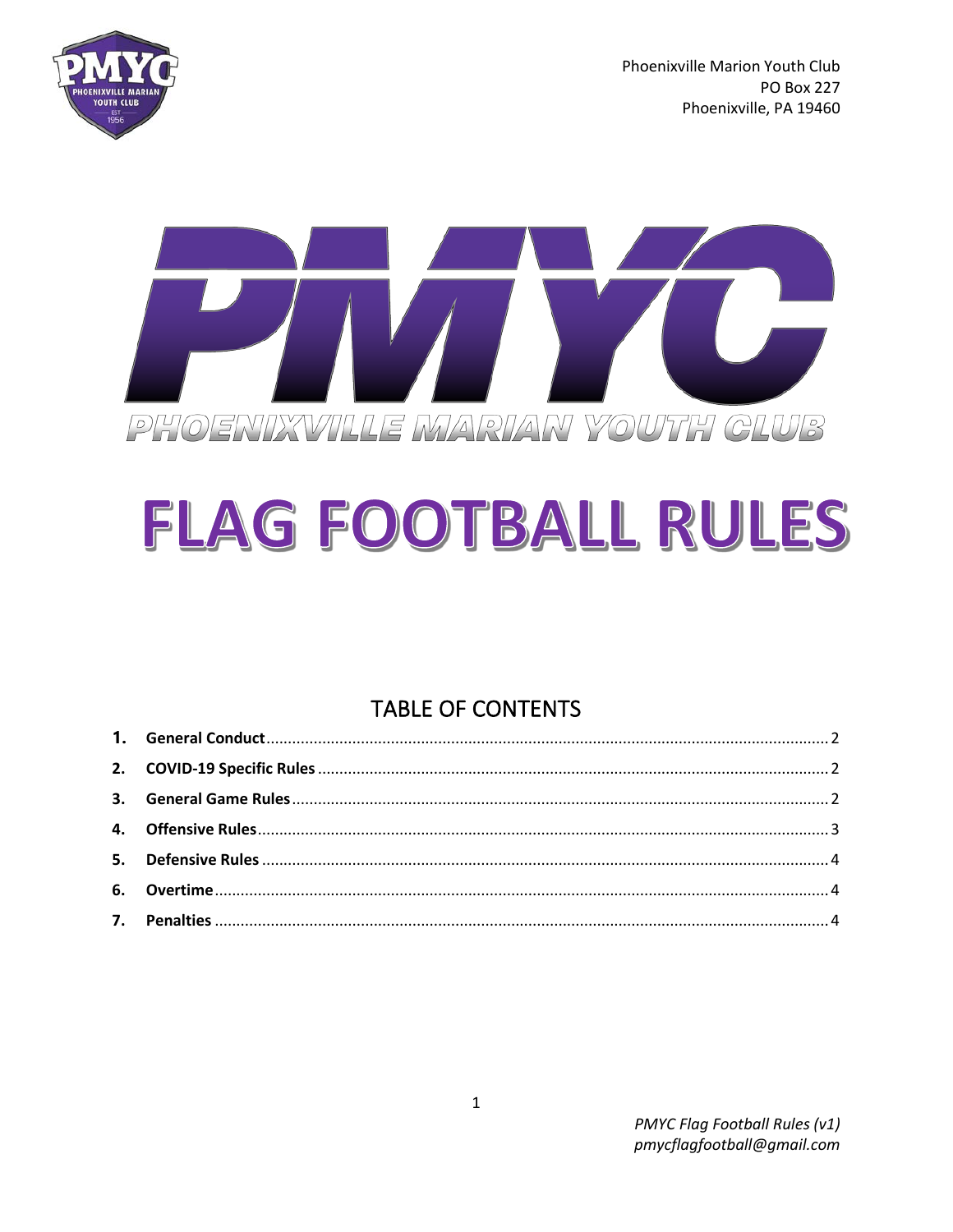

#### <span id="page-1-0"></span>**1.** General Conduct

- 1.1. The goal of the league is to teach some of the fundamentals of football while allowing the kids to have fun at the same time. Proper conduct and sportsmanship is integral to this experience.
- 1.2. Good sportsmanship is required at all times. If a referee or league manager feels a player is not conducting themselves according to the rules or with good sportsmanship, they will be removed from the game. Repeat offenses will result in removal from the league.
- 1.3. Rude, confrontational, offensive behavior, and/or offensive language will not be tolerated.
- 1.4. Fans must adhere to good sportsmanship. Yell to cheer for players and teams, not to harass officials or opponents. PMYC is a profanity free area, inappropriate language or actions will result in being removed from the PMYC grounds.
- 1.5. Mouth guards are required for all players.
- 1.6. PMYC is a tobacco and alcohol-free area. Smoking and/or drinking alcohol on the premises is not permitted.
- 1.7. All players on a team are expected to get equal playing time.

## <span id="page-1-1"></span>2. COVID-19 Specific Rules

- 2.1. Participants, spectators, coaches, and officials are expected to abide by the PMYC Covid-19 safety plan. This can be found on the PMYC website and was a waiver signed during registration
- 2.2. Players are required to wear a mask, gaiter, covering, or similar while in a huddle, near a coach, or on the sideline.
- 2.3. Players have the option to wear a mask during play, but it is not required. This is left to the parent/guardian discretion. Please note wearing a mask during physical activity may restrict the participant's breathing.
- 2.4. During gameplay, the offensive team will use their own team footballs. No game ball shall be shared between the teams.
- 2.5. Coaches are responsible for cleaning the football after every game and practice.
- 2.6. Participants, coaches, and spectators may not arrive early to their game field. Please remain in the car if arriving early. No lingering after a game/practice is permitted.

## <span id="page-1-2"></span>3. General Game Rules

- 3.1. All Divisions will play 7 v 7. If a team only has 6 players, both teams will play 6 v 6, 5 v 5, etc.
- 3.2. Game consists of 2 halves, each 20 minutes with a running clock (3-minute half time)
- 3.3. Each team has 2 timeouts per half, clock stops during time out.
- 3.4. The team who wins the coin toss chooses whether they want the ball to start the game, or to start the 2nd half.
- 3.5. Game field size will be 70 yards by 30 yards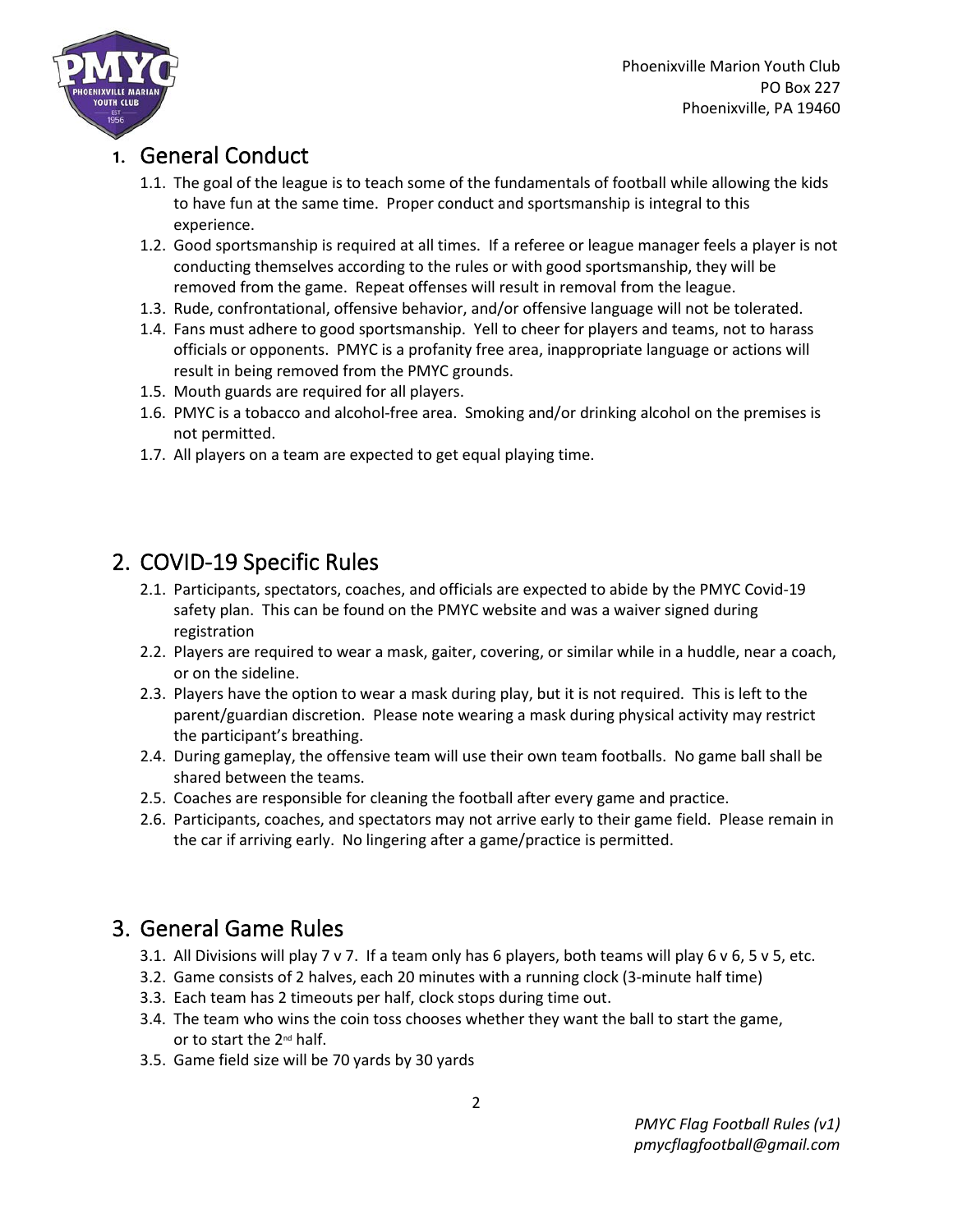

3.6. Keeping score and team records

 $3.6.1$ .K/ $1$ <sup>st</sup> – Will not keep score or keep win/loss records

3.6.2.All other Divisions – Will keep score and win/loss records to determine playoff seeding

- 3.7. Refereeing Games
	- 3.7.1.PMYC will make every effort to have officials for each game. In the event of an official not being available, a coach or parent volunteer may assist with the officiating.
- 3.8. The offense starts at its own 5-yard line and has 3 plays to cross midfield. Once a team passes midfield, it has 3 more plays to score a touchdown. Failure to score results in the other team taking possession of the ball, starting at their own 5 yard line.
- 3.9. Scoring:
	- 3.9.1.Touchdown = 6 pts
	- 3.9.2.PAT play from 5 yard line = 1 pt
	- 3.9.3.PAT play from 10 yard line = 2 pts
- 3.10. A play is considered live once the ball is snapped.
- 3.11. Dead Ball (play stops)
	- 3.11.1. The ref blows a whistle. The ref has ultimate authority on when a play is ruled dead.
	- 3.11.2. A fumble is a dead ball. The ball will be placed at the point of the fumble. There are no turnovers for fumbles.
	- 3.11.3. If the QB drops a snap, he may pick up the ball and continue the play.
	- 3.11.4. A ball carrier's knee or elbow hits the ground.
	- 3.11.5. A ball carrier's flag is pulled.
	- 3.11.6. A ball carrier steps out of bounds.
- 3.12. Interceptions may be returned. The only time an offense may have a starting position other than their own 5-yard line is after an interception.
- 3.13. Jerseys must be tucked in before play begins and the flags must be on a player's hips free from obstruction. Deliberately obstructed flags will be considered flag guarding.

### <span id="page-2-0"></span>4. Offensive Rules

- 4.1. The quarterback cannot directly run with the ball.
- 4.2. The QB is not allowed to hand off to the center.
- 4.3. Runners may not leave their feet to advance the ball. Diving, jumping, or leaping forward will be considered flag guarding.
- 4.4. All passes must come from behind the line of scrimmage. A dropped backward pass is considered a fumble resulting in a dead ball.
- 4.5. The QB has a 10 second "pass clock." If the QB has not thrown the ball after 10 seconds, the ball is ruled dead where the QB is standing. If the QB was in their own end zone, it will be placed on the 5 yard line.
- 4.6. All players are eligible to receive passes.
- 4.7. A catch is considered inbounds as long as one foot comes down in the field of play.
- 4.8. Only one player is allowed in motion at a time and they must run parallel to the line of scrimmage.